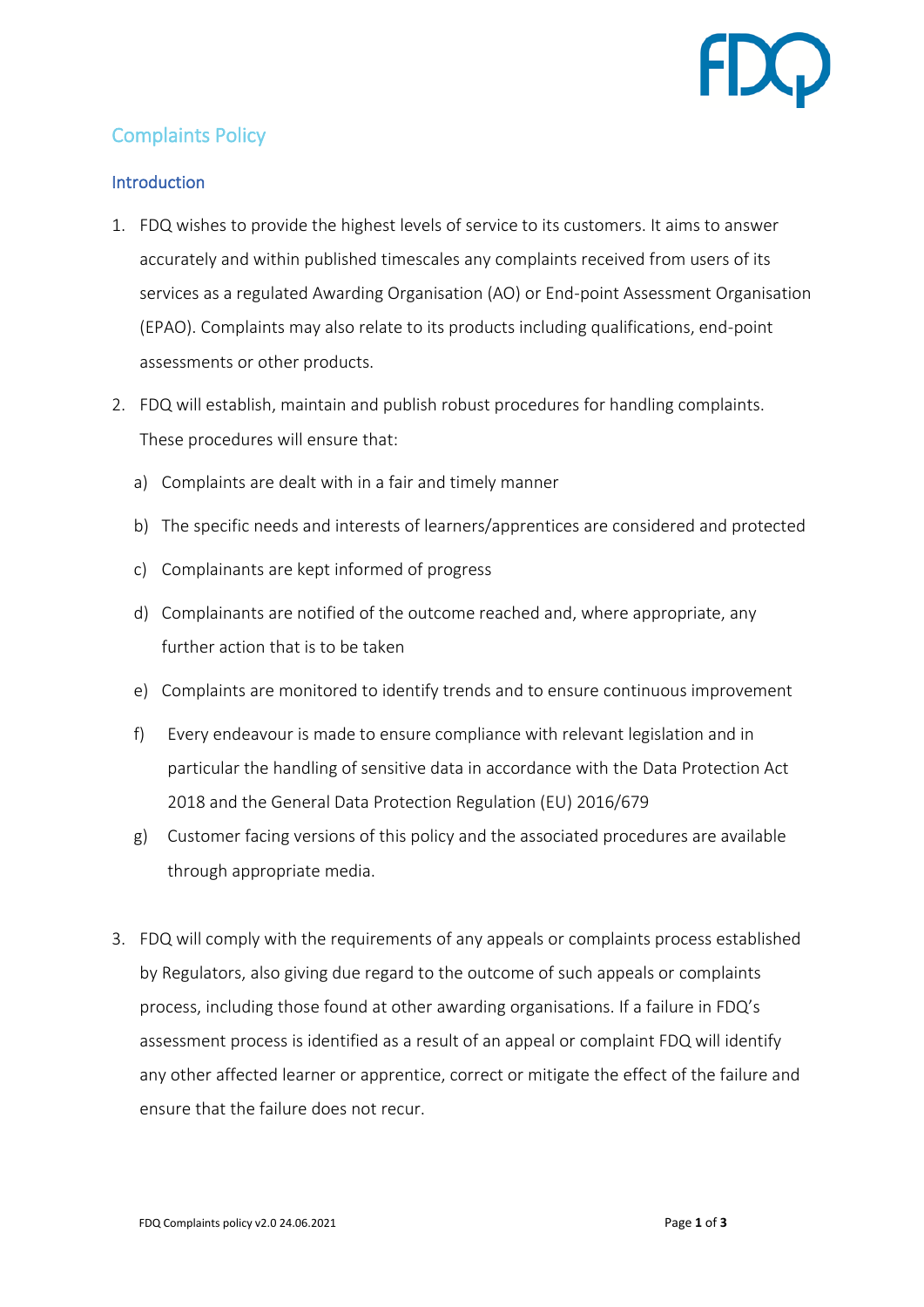

In addition following a review resulting from a failure at another awarding organisation, FDQ will review its processes to determine whether a similar failure could affect its own assessment processes and products and take action where needed.

In addition if FDQ identifies a potential failure, it will take the same action as if a failure had been discovered in relation to it by virtue of the Regulators' appeals and complaints process.

- 4. For the purposes of this policy, a complaint is an expression of dissatisfaction with FDQ performance or the decisions made by FDQ, or similarly with the performance of centres or the decisions made by them.
- 5. Complaints may be made by individual learners/apprentices, by the employer, by training providers or centres and may concern any aspect of the business of FDQ.
- 6. FDQ also requires centres to have their own complaints policies and procedures, which must be clearly defined, managed and monitored in accordance with the enforceable Centre Agreement.

## FDQ's approach to handling complaints

- 7. Where at all feasible, all matters should be considered via the enquiries procedure before being submitted to FDQ as a complaint.
- 8. Where a complaint concerns dissatisfaction about the standard of service received from, or actions/lack of action taken by the centre, the complaint should, in the first instance, be made to the centre. If, having exhausted the centre procedures (including centre appeals procedure) the complaint remains unresolved, customers will have recourse to the FDQ complaints procedure.
- 9. Verbal complaints will generally be dealt with at the time of receipt by the Quality Director. The objective is to satisfy as many customers as possible at first contact and verbal complaints that are resolved in this way will not normally be recorded. Where this is not possible customers will be asked to submit details of the complaint in writing.
- 10. Complaints that may affect the time period allocated for the end-point assessment will be dealt with in a timely manner to avoid disadvantaging the apprentice.